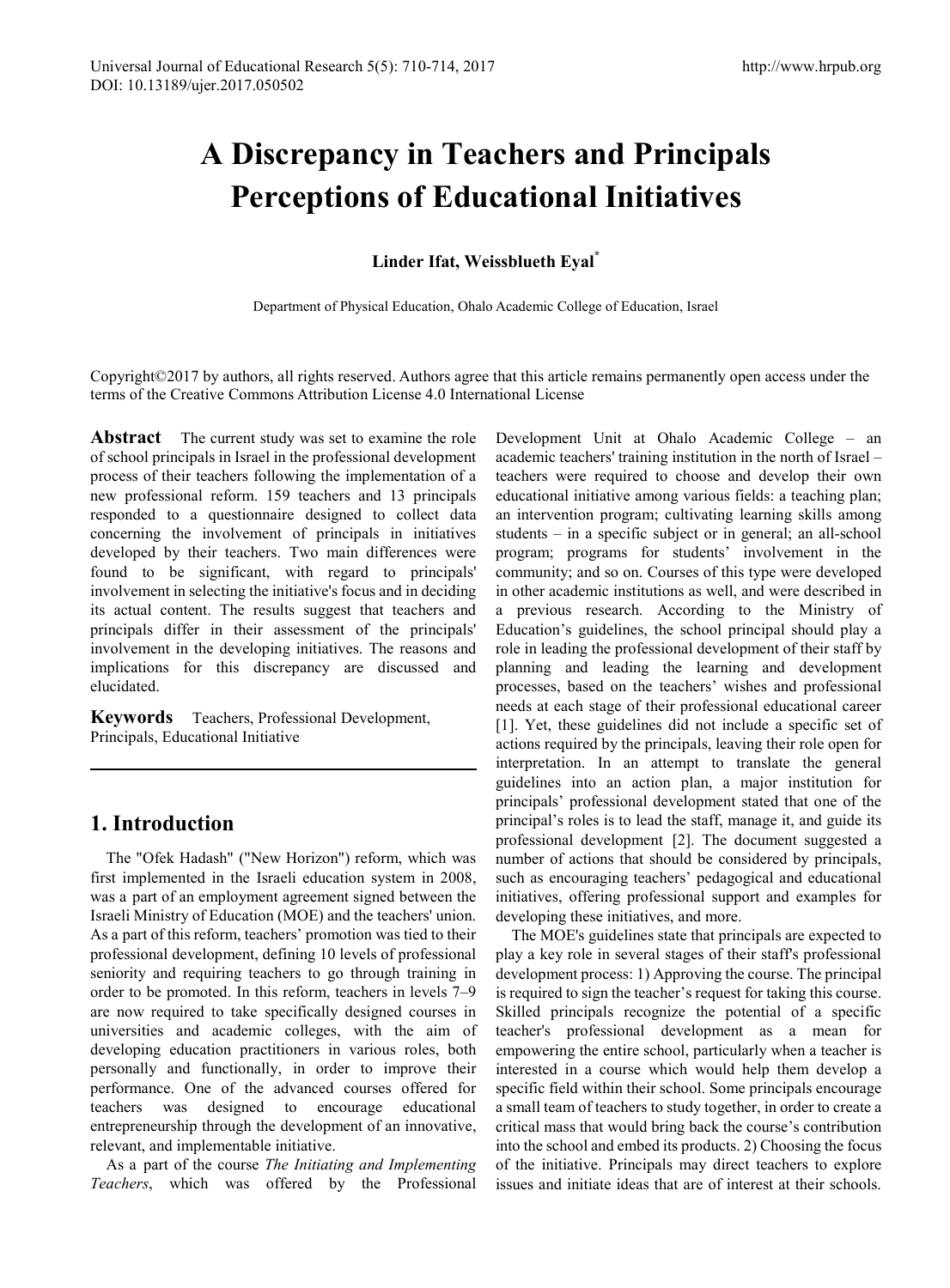3) Affecting the initiative's components. Principals can identify and mobilize collaborators and resources, and link the initiative to other activities at school. 4) Actual implementation of the initiative. Principals can allocate managerial attention for execution, finding relevant coworkers, acknowledging and respecting the initiating teacher, reflecting and assessing, etc.

Thus, when constructing the course's layout, it was assumed, based on the MOE's guidelines, that the principals influenced the teachers who were about to embark on their professional development courses by 1) directing them to select a particular course; 2) directing the choice of their initiative's focus; 3) guiding and supporting them in the development process; and 4) attaining the required resources (Figure 1).

As far as we know, there is no official number concerning the initiatives that had matured and were successfully implemented in schools following courses of this type, but a field discourse based on conversations with courses' supervisors suggests the number is relatively low. It seems that teachers experience difficulties in implementing their initiatives, whether it is due to a low level of personal skills, difficulties in finding collaborators, or the lack of support and backing by their principals. The current study focused on teachers' and principals' perceptions concerning these initiatives, and the discrepancies between them.

**2. Materials and Methods**

Quantitative methods were mainly used in the study with qualitative methods used in the preliminary stage.

#### **2.1. Research Population**

The population included 320 in-service teachers who participated in professional development courses and their

67 principals. All the 320 teachers were at relatively high development levels (6-9) and had around 20 years of professional experience. Mean age of all the 320 teacher participants:  $50.4$ ,  $(SD \pm 9.5)$ .  $91\%$  of them were women.

#### **2.2. Research Tools**

1. Semi-structured interviews with teachers and their principals [4] in a pre-study. The results of the interviews were then used as basis for the construction of the questionnaires.

2. A teachers' questionnaire included general questions about demographic background (age, gender, teaching subject, role in school, seniority) as well as questions aimed at assessing teachers' perceptions concerning the influence of their principal on their initiative development process.

3. A principals' questionnaire included questions aimed at assessing the principals' perceptions concerning their involvement in the initiative development process of their teachers.

Both questionnaires employed a Likert scale (1-5, 1- very little, 5 - very much), asking the participants to assess the level of principals' involvement in various stages. Sample questionnaire items are exhibited in table 1. Experts validated the questionnaires for content validity, and reliability was assessed by comparing results with interviews of randomly selected subjects.

#### **2.3. Process**

The study was approved by the college IRB. Interviews of randomly selected subjects were transcribed and analyzed. At the end of the course, all participants were asked to fill in their respective questionnaire after they were informed and consented to take part in the study. The same was done with the school principals within a month period starting at the end of the course.



**Figure 1.** Teachers' professional development process and principals' expected contribution.

| Table 1. | Sample of questionnaire items |
|----------|-------------------------------|
|----------|-------------------------------|

|              | To what extent did your school principal know what initiative you were developing?                         |
|--------------|------------------------------------------------------------------------------------------------------------|
| $\mathbf{2}$ | To what extent did the principal direct the selection of your initiative topic?                            |
|              | To what extent was the principal of the school a consultant for you in the content area of the initiative? |
| $4^{\circ}$  | To what extent did the principal assist you in recruiting partners (both inside and outside the school)?   |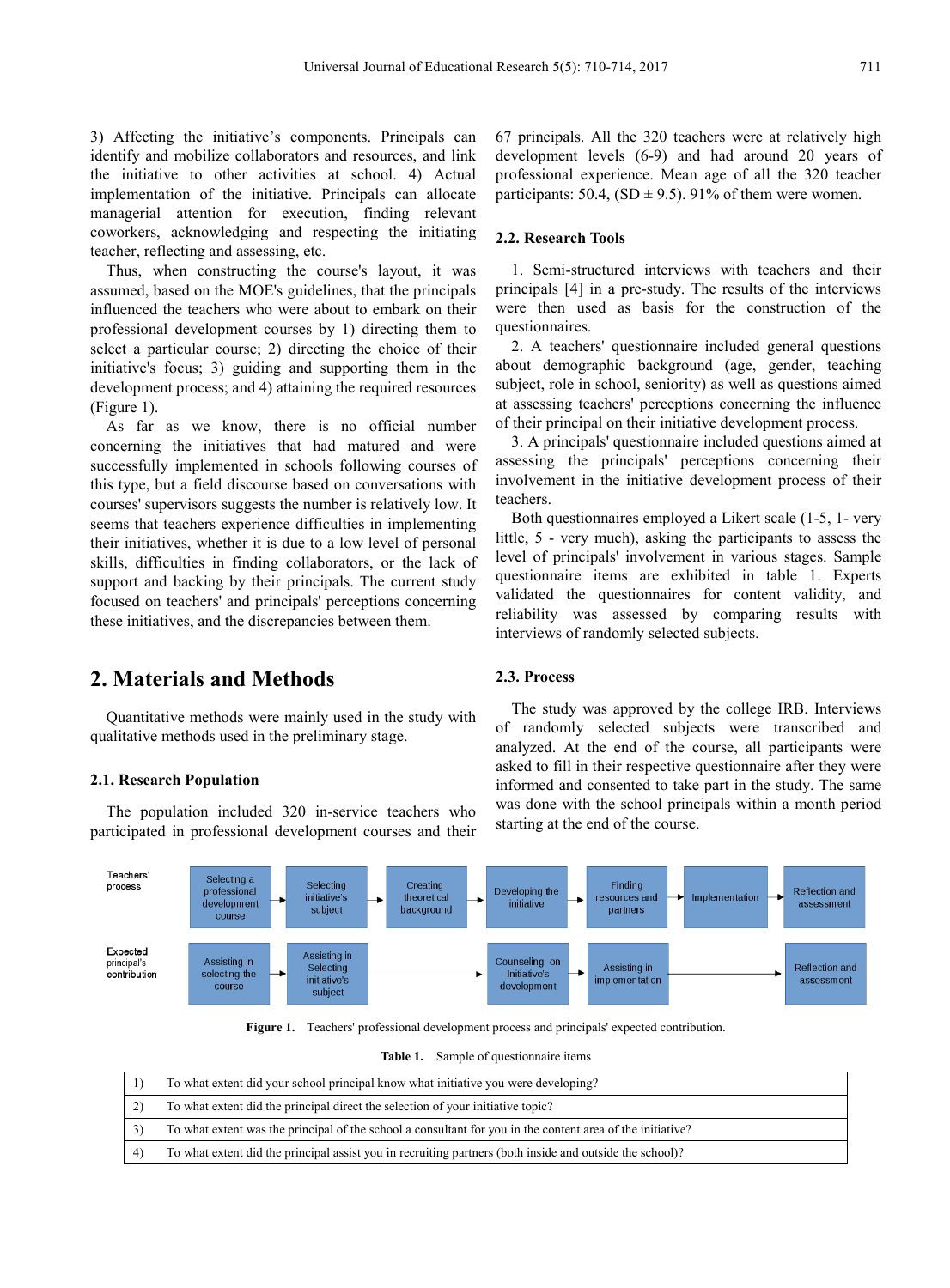#### **2.4. Data Analysis**

Data from the questionnaires were analyzed with SPSS version 21 and included descriptive and inferential statistics: Student t-test and factorial ANOVA when needed where α level was set to 0.05.

## **3. Results**

Out of the research population of 320 teachers and 67 principals, the questionnaires were completed by 159 teachers and 13 principals. Out of the participants, 53% were elementary school teachers, 42% were teachers in junior-high schools, and 5% were kindergarten teachers. 44% were in level 6-6.5 out of 9 in their professional development, 38% level 7-7.5, and 18% were level 8 or higher. The mean age among teachers was 50.5, with 25.9 years of experience as teachers in 30 different disciplines. The average work experience among principals was 9.2 years. Further details are exhibited in table 2.

| Function  | Parameter     | N   | Minimum | Maximum | Mean | <b>SD</b> |
|-----------|---------------|-----|---------|---------|------|-----------|
|           | Age           | 159 | 21      | 65      | 50.5 | 6.7       |
| Teacher   | Years at work |     | 10      | 42      | 25.9 | 6.0       |
|           | Age           | 13  | 42      | 67      | 50.2 | 6.8       |
| Principal | Years at work |     |         | 40      | 9.2  | 9.9       |

**Table 2.** Teachers and principals: age and experience data.

#### **Differences between Teachers' and Principals' Perspectives**

When comparing the perspectives of teachers and principals, two main differences between the teachers and the principals' assessment were found to be significant: Concerning the principals' involvement in selecting the focus of the initiative, and their involvement in the initiative's content (Table 3).

An independent-samples t-test was conducted to compare teachers' (M=4.08, SD=1.08) and principals' (M=2.69, SD=1.44) assessments concerning the extent to which the principal was involved in selecting the focus (t  $(13) = 3.39$ ,  $p= 0.005$ ). These results suggest that while the teachers felt

their principals were involved in selecting the focus of their initiative, the principals felt less involved in the process. Another independent samples t-test was conducted to compare teachers' (M=2.28, SD=1.58) and principals' (M=3.38, SD=1.39) assessments concerning the extent to which the principal was an advising factor in the initiative's content (t  $(15) = 2.74$ ,  $p=0.015$ ). These results suggest that while the principals felt they were involved in advising regarding the project's content, the teachers assessed the principals' involvement as less significant. Specifically, our results suggest that teachers' perceptions of their principal's function differed significantly from what their principals perceived it to be. Thus, the principals' involvement was perceived differently by the teachers and by their principals (Figure 2).

**Table 3.** Principals' contribution to the teachers' development process as assessed by principals and teachers (Means  $\pm$  SD) \*\*\*p=0.005, \*\*p=0.015

| Principals' contribution                             | Assessment by<br>principals | Assessment by<br>teachers |
|------------------------------------------------------|-----------------------------|---------------------------|
| Selecting a professional<br>development course       | $2.72 \pm 1.64$             | $1.86 \pm 1.71$           |
| Assisting in Selecting subject<br>for the initiative | $2.69 \pm 1.44$             | $4.08 \pm 1.08$ ***       |
| Counseling on Initiative's<br>development            | $3.38 \pm 1.39$             | $2.28 \pm 1.58$ **        |
| Assisting in resources and<br>partners' recruitment  | $3.54 \pm 1.45$             | $2.74 \pm 1.57$           |

Both teachers and principals reported a low to mid level of principals' involvement in the professional development processes. However, differences were found in the assessment of the stages in which the principals were involved. While the teachers felt that their principals were more involved in selecting the topic and less involved in the initiative's content, the principals reported the opposite namely, that they were less involved in choosing the topic and more involved in content. Insignificant differences were found between teachers' and principals' assessment concerning the principals' involvement in selecting the professional development course (M=1.86, SD=1.71; M=2.72, SD=1.64 respectively) and in allocating resources and partners (M=2.74, SD=1.57, M=3.53, SD=1.45 respectively). It seems that while principals maintained that they moderately directed and assisted the teachers, the teachers felt that the principals' involvement in these areas was low.



**Figure 2.** Principals' contribution to the teachers' development process as assessed by principals and teachers (Means  $\pm$  SD) \*\*\*p=0.005, \*\*p=0.015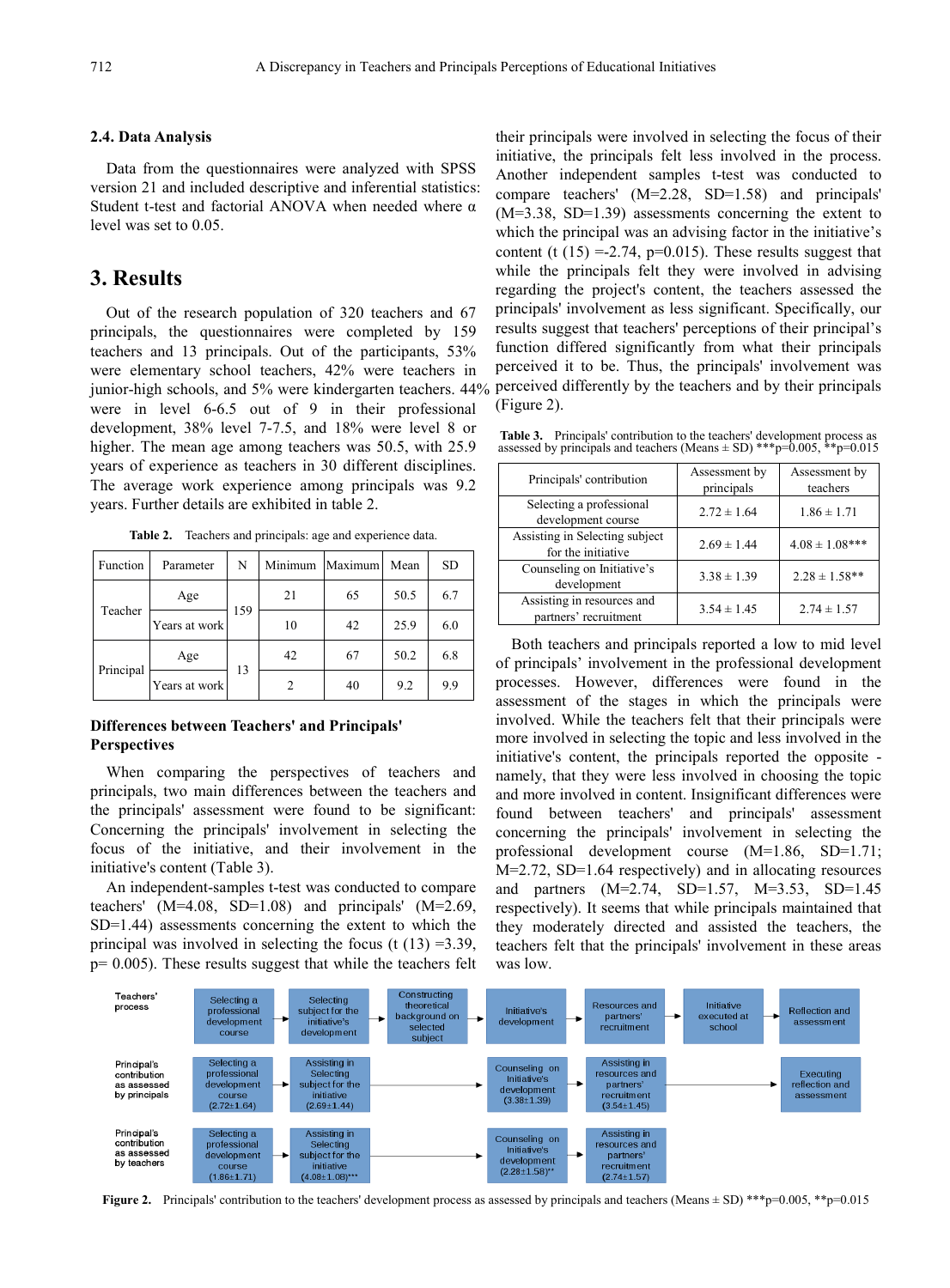## **4. Discussion**

While the MOE guidelines allocate an important role for school principals in the professional development of their teaching staff, both teachers' and principals' assessments of the principals' involvement in the process suggest that reality might be different. In three out of the four stages examined in the study, the principals' assessment of their own involvement was higher than that of the teachers. This may be explained by the fact that principals are aware of the MOE guidelines and expectations, and tend to overestimate their involvement in the process in order to maintain their image.

But how can we explain the lack of principals' involvement in the professional development of their students? A number of reasons can be offered here. First, it is possible that the principals do not understand the potential contribution of this kind of professional development to their schools. A formal report by the Keystone Institute in Israel, advising to the MOE, explicitly defined the role of school principals in Israel as "encouraging pedagogical initiatives and education of teachers, and providing professional support for their planning, implementation and improvement in the classroom, school and community…" [3]. Yet, even in such an explicit report, there are no specific references or guidelines on how to implement this idea with the school's goals in mind. The support of the principals is seen, in this context, as part of their job to nurture and invest in human capital (a worthy goal in its own right, without doubt). However, it does not provide a clearer method of linking the educational initiative created by the individual teacher with the policy development processes of their school. Second, the low level of involvement may stem out of inadequate training for principals on how to guide, advise, and support their teachers in their professional development process. Bolam [5] argues that professional development should be considered a long and active process, in which principals and teachers act together to improve their work. In this context, the importance of this domain and the expectation for principals' involvement are specifically highlighted. Many studies [5]-[9] highlighted the role of the principals as responsible for the professional development of their teaching staff. Oplatka [9] noted that there is a lack of theoretical framework for the principal's work, and that in its absence, diverse ways of preparing and training principals exist. Thus, principals may take a number of different approaches. Third, it is possible that principals tend to prioritize other tasks and neglect their duty to guide their developing teachers due to work overload. Castle et al. [10] found that a principal is required to handle five key missions at the same time: Coordinating system administrative tasks; management and monitoring current events at school; building relationships and school community; intervention and assistance in special problems of students, teachers' assessment, and professional support

(including professional development); and directing school action. These tasks necessarily require prioritization, and it seems that the task of overseeing teachers' development process was not highly prioritized by most principals. It was noted [6] that while the goals and nature of the professional training is set by the MOE, its relevancy to the teacher should be examined by the teacher and the principal. We believe that in the spirit of the MOE's guidelines, principals should be aware of the professional development needs of their teachers and develop an organizational environment that supports their actions. The support of the principal is required not only in selecting the courses taken by the teachers, but also during the course and after it. Support must be expressed via the awareness of the necessary changes in the curricula, their implementation, and by allowing the teachers to continue their learning in school [7]. Additionally, we assume that expressions of personal attention such as attentiveness, consultation, support, and so on by the principals toward the trained teacher may give teachers the feeling that they are an important asset to the school organization and thereby encourage the learning by the teachers themselves. This assertion was not tested in the current study, and may be the focus of a future study.

## **5. Study Limitations**

The current study design holds several limitations: 1) A limited rate of responses from principals. 2) Study population represented only the north-central and north-eastern regions of the country. 3) Lack of sufficient sectoral (urban, rural, religious, etc.) homogeneity of schools from which teachers and principals were sampled. 4) Study participants have varied levels of education.

### **REFERENCES**

- [1] Dressler M., Sela L., Arenberg R., Mazor S. We were dreamers – initiating and operating: Level 7 professional development for science and technology teachers, "The initiating and implementing teachers". *Eureka*, 37. https://www.matar.tau.ac.il/wp-content/uploads/2015/02/new spaper37docs10.pdf (2014, accessed 28 March 2017).
- [2] MOE. *Professional development of education practitioners as part of Ofek Hadash, policy and guidelines for the school year 2014-2015* https://docs.google.com/a/mypisga.org/viewer?a=v&pid=site s&srcid=bXlwaXNnYS5vcmd8bWFjaHNhbnxneDoxMTJh ODVkNzhmZWRkOTQ4 (2013, accessed 12 January 2015).
- [3] Adler H. *The principal's perception of his role in the state of Israel: A professional committee report for the creation of recommendation to the Ministry of Education*. Keystone Institute, Jerusalem: Avney Rosha, 2008.
- [4] Arksey H, Knight PT. *Interviewing for social scientists: An introductory resource with examples*. SAGE, 1999.